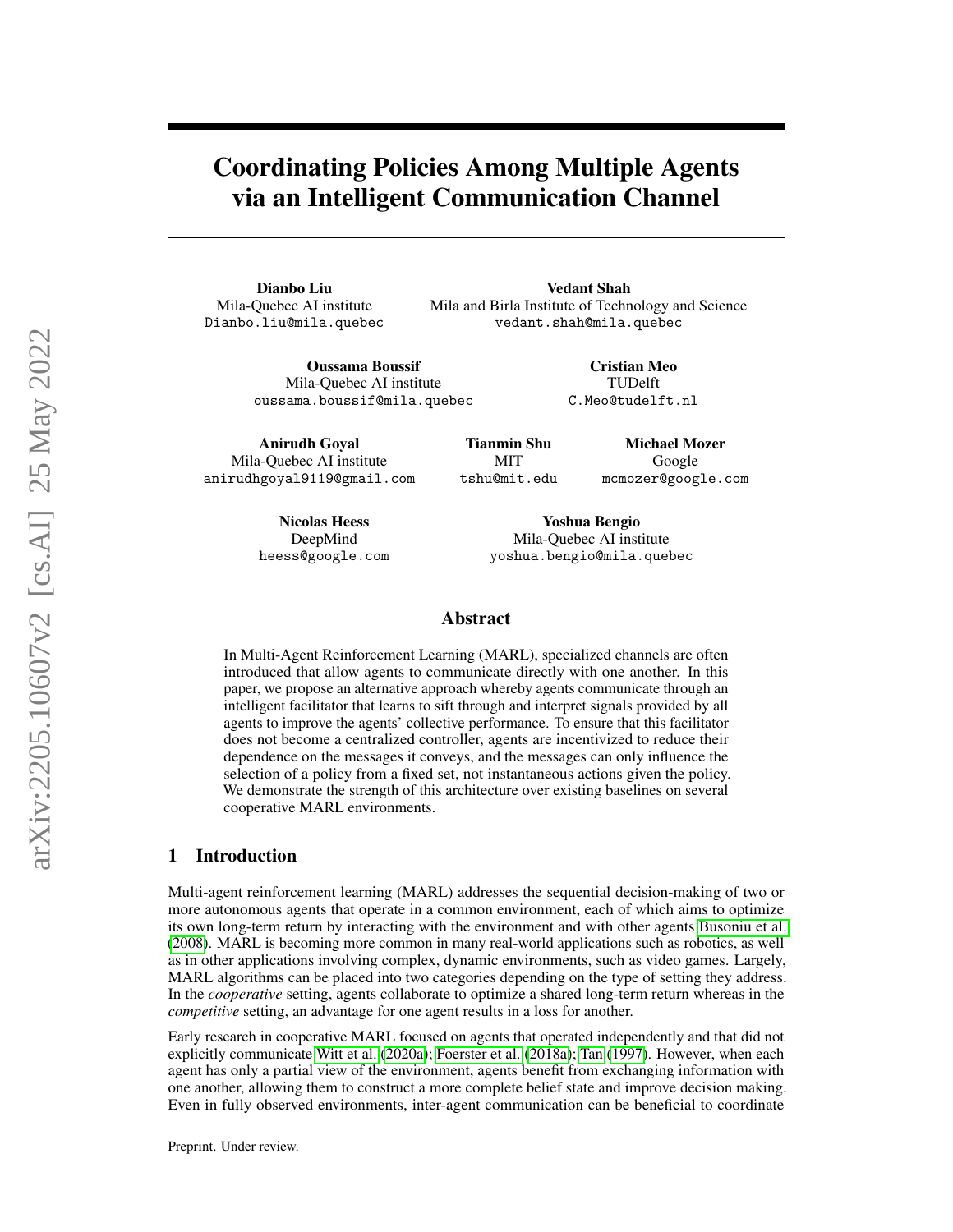

<span id="page-1-0"></span>Figure 1: Agents communicate through the SAF and pick a policy from the shared policy pool. First, each agent generates a message and competes for write-access into the SAF. Next, all agents read messages from the SAF and use it with their internal state to pick a policy from the shared policy pool.

behavior. Not surprisingly, performance advantages are obtained when agents have the ability to learn a communication protocol, whether implicitly or explicitly [Rashid et al.](#page-11-0) [\(2018a\)](#page-11-0); [Sunehag](#page-11-1) [et al.](#page-11-1) [\(2018a\)](#page-11-1); [Lowe et al.](#page-11-2) [\(2017\)](#page-11-2); [Witt et al.](#page-12-0) [\(2020a\)](#page-12-0). Recent research on communication for deep MARL adopts an end-to-end training procedure based on a differentiable communication channel [Sukhbaatar et al.](#page-11-3) [\(2016\)](#page-11-3); [Foerster et al.](#page-10-1) [\(2016\)](#page-10-1); [Gupta et al.](#page-10-2) [\(2017\)](#page-10-2); [Singh et al.](#page-11-4) [\(2018\)](#page-11-4); [Das et al.](#page-10-3) [\(2019\)](#page-10-3). Essentially, each agent has the capability of generating messages and these messages can influence other agents' policies. In these works, the message-generation subnet is trained using the gradient of other agents' policy or critic losses.

In designing a MARL architecture, a key decision involves the nature of the communication channel. The simplest scenario involves direct agent-to-agent communication, where each of the  $N$  agents can receive messages from all other agents. Communication costs are quadratic in  $N$  and each agent faces the challenge of interpreting  $N - 1$  simultaneous messages. Communication costs can be reduced by restricting the communication topology [Wang et al.](#page-12-2) [\(2017\)](#page-12-2). Message processing can be simplified using a learned key-value attention mechanism that condenses messages at either the side of the sender [Kim et al.](#page-10-4) [\(2020\)](#page-10-4) or recipient [Das et al.](#page-10-3) [\(2019\)](#page-10-3).

Intelligent communication channel. In previous approaches, the communication channel is *passive*, by which we mean that its role is to convey whatever message passes through the channel without alteration. We describe an approach in which the communication channel is *active* in that it can interpret and transform signals from one or more agents, and it is *stateful* in that its interpretations can depend on the recent history of messages transmitted. Because we endow the channel itself with intelligence, message communication complexity is reduced from quadratic to linear in  $N$ . In essence, the channel is a specialist agent aiming to *facilitate* coordination among the other agents. We refer to the channel as SAF, an acronym on *stateful, active facilitator*. SAF is itself adaptive and learns to improve the collective performance of the agents.

**Maximizing agent independence.** By endowing the communication channel with intelligence, there is a risk that SAF may simply become a centralized controller dictating actions to the agents, which is antagonistic to a multi-agent architecture. We therefore need to encourage independence of the agents, which could also lead to specialization of labor and thus faster learning. To the extent that independent agents can solve a task, independence is a clear advantage because the learning problem can be decomposed into smaller problems, i.e., each agent can learn without concern about the behavior of other agents. However, most tasks require *some* coordination among agents. We therefore pursue an approach that attempts to regularize toward independence: agents pay a penalty for modulating their behavior based on the information provided by SAF. This penalty, which is added to the primary task-based reward, discourages unnecessary use of the communication channel.

The penalty is expressed as the conditional mutual information between an agent's behavior, B, and the information, M, obtained from SAF, given the agent's current belief state, S, denoted  $I(B; M | S)$ . Previous work has shown how to optimize  $I(B; M | S)$  using the framework of KL-Regularized RL [Teh et al.](#page-12-3) [\(2017\)](#page-12-3); [Galashov et al.](#page-10-5) [\(2019\)](#page-10-5); [Goyal et al.](#page-10-6) [\(2019\)](#page-10-6); [Tirumala et al.](#page-12-4) [\(2020\)](#page-12-4). This optimization encourages the agent to act according to a *default* or *prior* policy that is insensitive to SAF. To see that minimizing  $I(B; M | S)$  is achieved by minimizing the KL divergence between an agent's policy and the default one, note that  $I(B; M | S) = \mathbb{E}_{\pi_{\theta}} [\tilde{D}_{KL}[\pi_{\theta}(B | S, M) | \pi_0(B | S)]]$ , where  $\pi_{\theta}(B \mid S, M)$  is the agent's SAF-sensitive policy,  $\pi_0(B \mid S) = \pi_{\theta}(B \mid S)$  is the default policy,  $\mathbb{E}_{\pi_{\theta}}$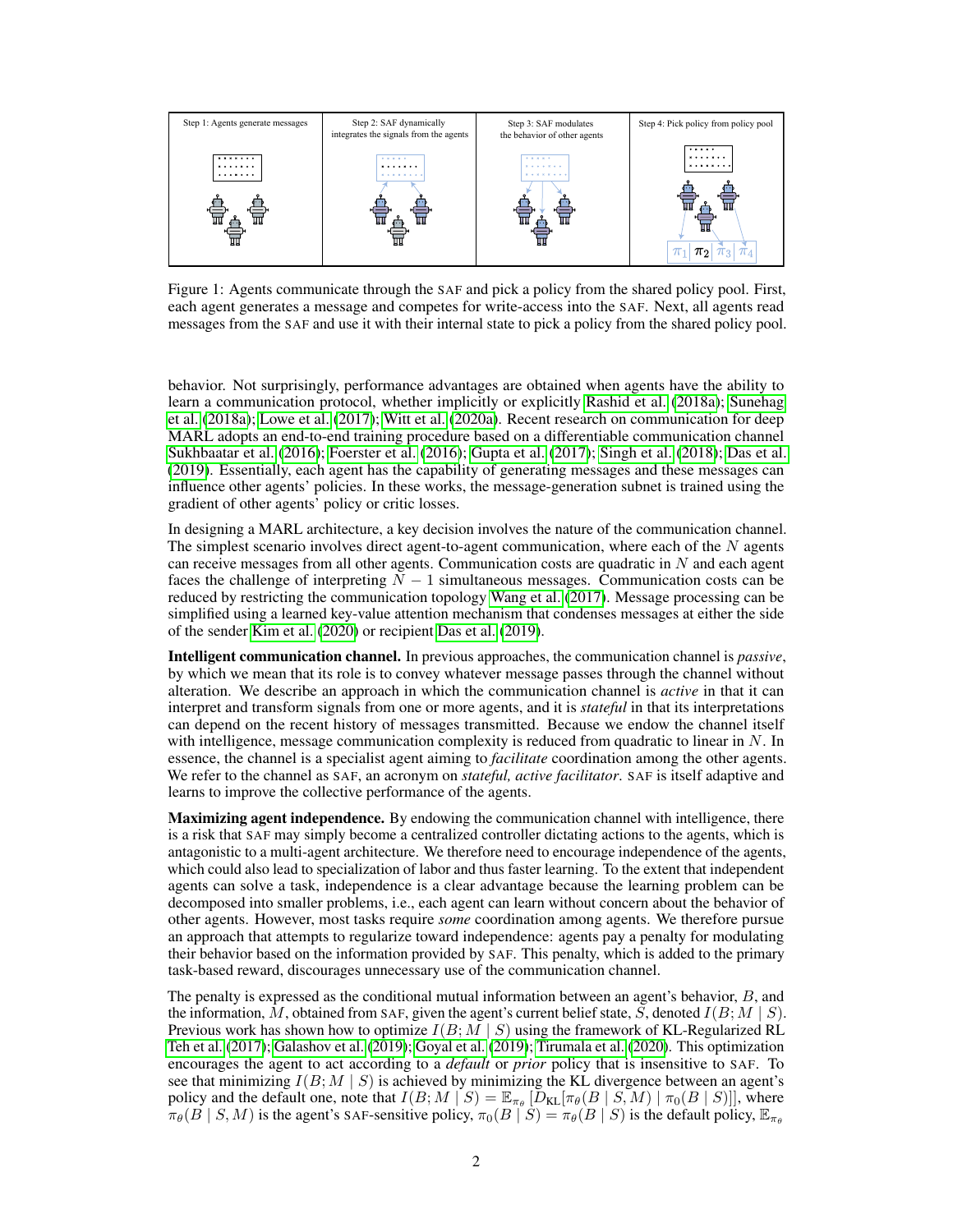denotes an expectation over trajectories generated by  $\pi_{\theta}$ , and  $D_{\text{KL}}$  is the Kullback-Leibler divergence. In past work, the information asymmetry obtained by prohibiting the default policy access to shared information has been shown to improve transfer and generalization [Galashov et al.](#page-10-5) [\(2019\)](#page-10-5); [Goyal](#page-10-6) [et al.](#page-10-6) [\(2019\)](#page-10-6); [Tirumala et al.](#page-12-4) [\(2020\)](#page-12-4).

**Policy switching.** We were deliberately vague in describing  $B$  as an agent's behavior.  $B$  might refer to the actions an agent takes [Goyal et al.](#page-10-6) (as it has in [2019\)](#page-10-6); [Galashov et al.](#page-10-5) (as it has in [2019\)](#page-10-5); [Tirumala et al.](#page-12-4) (as it has in [2020\)](#page-12-4), but in the present work, we endow agents with a discrete set of distinct policies to select from, and the agents have an explicit decision-making component that selects a policy stochastically conditioned on S and M. The communicated information M is used only to select a policy, not to select actions conditioned on the policy. This mixture-of-policies approach limits the manner in which SAF can micromanage an agent's behavior, and it has been shown to be effective in endowing agents with different behavior modes [Goyal et al.](#page-10-7) [\(2021c\)](#page-10-7); [Tirumala et al.](#page-12-4) [\(2020\)](#page-12-4).

In the previous paragraphs, we introduced three key ideas that operate synergistically. First, communication among agents is via an intelligent channel, SAF. Second, each agent is incentivized to act independently and avoid relying on SAF. Third, agents operate according to a mixture-of-policies, where SAF provides the signal to select the policy. To better appreciate how these ideas work in tandem, consider the naturalistic example of a herd of deer coordinating their behavior. By default, each animal's policy is to graze in a field. But when one of the animals senses danger, the herd needs to escape. They need to move in unison because if they split up, it will be easier for a predator to trap them. Suppose that they can escape either to the north or the east, each characterized by a different policy. SAF in this case will relay the danger alert and will collect information from the individuals and suggest a direction so that the deer can escape in coordination. Each deer is responsible for avoiding obstacles and avoiding running into other deer, and thus they operate autonomously with only the high-level guidance from SAF.

Contributions. The key contributions of our work are as follows: (a) we propose a novel architecture for multi-agent RL. Instead of agents communicating directly between one another, communication is mediated by a facilitator, SAF, which itself uses the history of communication and active computation to improve the collective performance of all the agents, (b) To ensure agent autonomy, different agents are incentivized to minimize the influence of SAF on their behavior, (c) To further promote autonomy, agent behavior is only coarsely modulated by SAF, much in the way that a Ph.D. student's research direction is only guided at a high level by their advisor. In the case of our MARL architecture, this modulation comes in the form of policy selection, which is made explicit via a policy mixture model with a component that switches among policies (see Figure [1\)](#page-1-0), (d) We show the performance of the proposed method on different MARL environments in cooperative setting. We also conduct various ablations and understand the role of different components namely the use of intelligent channel SAF, maximizing agent independence and the use of policy pool. We show that the collective performance of the agent which uses all the three components is higher as compared to an agent which only uses one of the components.

## 2 Background and Notation

In this work, we consider a multi-agent version of Markov decision processes (MDPs) with partially observable Markov environments (POMDP). The environment is defined as  $(\mathcal{N}, \mathcal{S}, \mathcal{O}, \mathcal{A}, \Pi, R, \gamma)$ .  $\mathcal{N} = \{1, ..., N\}$  denotes the set of  $N > 1$  agents. S describes all possible states of all agents.  $\mathcal{A} = A_1 \times \cdots \times A_N$  denotes the joint action space and  $a_{i,t} \in A_i$  refers to the action of agent i at time step t.  $\mathcal{O} = O_1 \times \cdots \times O_N$  denotes the set of partial observation where  $o_{i,t} \in O_i$  stands for partial observation of agent i at time step t.  $\Pi$  is the set of policies available to the agents. To choose actions, agent *i* uses a stochastic policy  $\pi_{\theta_i}: O_i \times A_i \mapsto [0, 1]$ . Actions from all agents together produces the transition to the next state according to transition function  $\mathcal{T}$  :  $(s_t, a_{1,t}, \ldots, a_{N,t}) \mapsto s_{t+1}$  where  $s_t \in S$  is the joint state at timestep t.  $R : S \times A \mapsto \mathbb{R}$  is the global reward function conditioned on the joint state and actions. At timestep t, the agent team receives a reward  $r_t = R(s_t, a_{1,t}, \dots, a_{N,t})$ based on the current total state  $s_t$  and joint action  $a_{1,t}, \ldots, a_{N,t}$ .  $\gamma$  is the discount factor for future rewards. In this study, we focus on cooperative MARL with partial observations.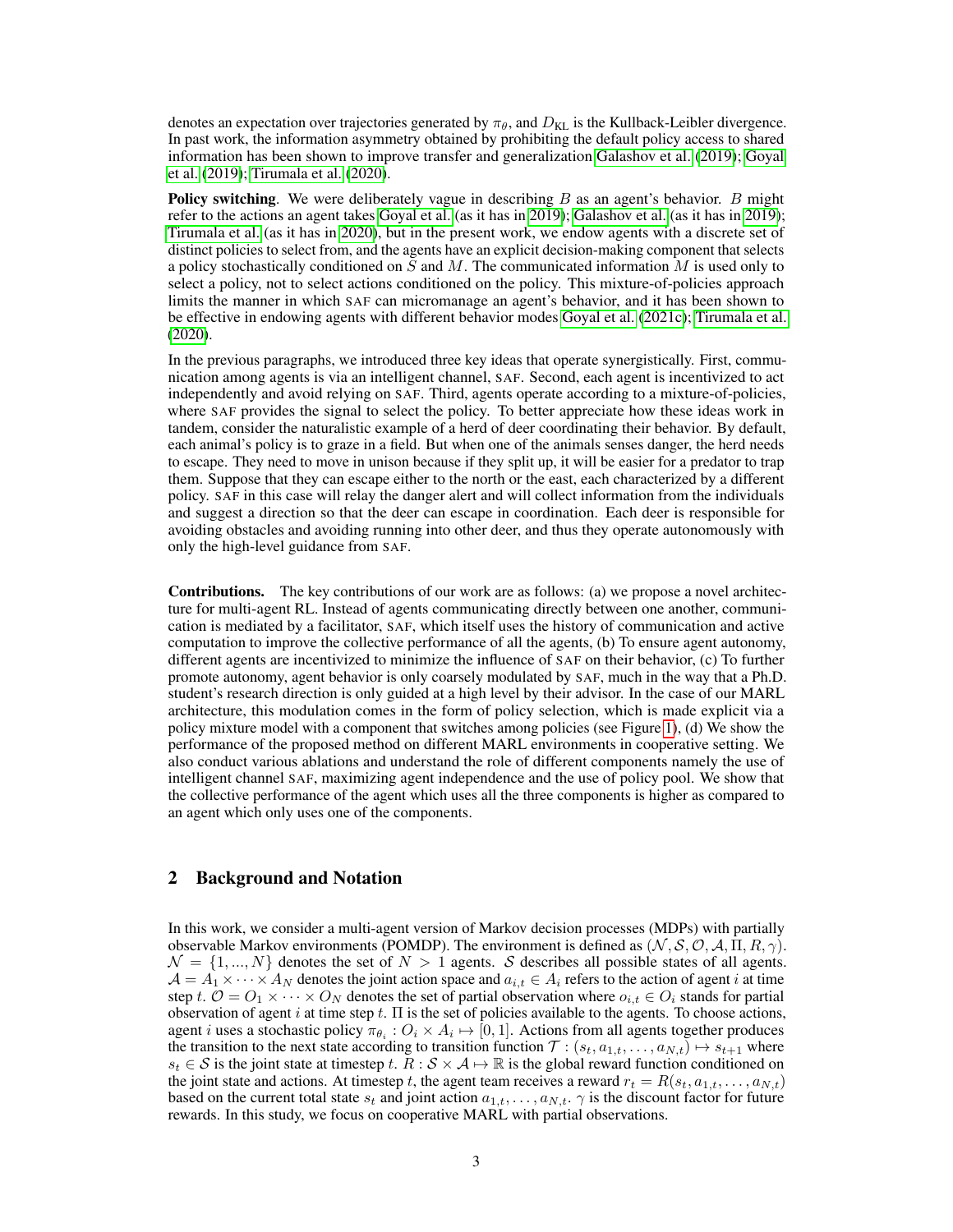## 3 MARL with a Facilitator

We present our approach, first in terms of a high level overview of the mechanisms enabling interagent communication (Section [3.1\)](#page-3-0), and then with a detailed description that steps through the algorithm (Section [3.2\)](#page-3-1). For further details, see Algorithm [1](#page-13-0) in Appendix [A.1.](#page-12-5)

#### <span id="page-3-0"></span>3.1 High Level Overview

Stateful active facilitator. The facilitator, SAF, consists of l stateful memory *slots*, each a vector of  $d_m$  elements. The slots are randomly initialized at the beginning of an episode. The state of the SAF is updated once per time step, where a time step corresponds to all agents performing one action. In this update, SAF integrates information provided by the agents into its slot memory and then outputs a message M that any agent can use.

Policy switching using a shared policy pool. Although all agents operate in the same environment, their contexts and objectives may vary. A policy pool  $\Pi = {\pi^1, \dots, \pi^U}$ , shared among agents, enables agents to exhibit diverse behaviors and have distinct goals. Each policy  $\pi^u \in \Pi$  is associated with a learned signature key  $k_{\pi^u}$ . Using differentiable hard attention with Gumbel-softmax [Jang et al.](#page-10-8) [\(2016\)](#page-10-8), an agent can dynamically select one of the policies at each time step via a query formed from its belief state,  $S$ , and the message conveyed by SAF,  $M$ .

Reducing agent dependence on SAF. To reduce an agent's dependence on SAF, each agent is penalized according to the KL divergence  $D_{KL}[Pr(Z | S, M)]$  |  $Pr(Z | S)$ ], where Z is the agent's policy choice.

#### <span id="page-3-1"></span>3.2 Detailed Algorithm

**Step 1: Agents pass messages to SAF.** At step t, each agent i receives a partial observation  $o_{i,t}$  of the environment. This observation is used to update the agent's belief state,  $s_{i,t}$ , which in turn is used to generate a message for SAF. The message,  $m'_{i,t} = g_{enc}(s_{i,t})$  is a vector of dimensionality  $d_m$ . We denote the set of messages generated by the agents at time step t as  $M_t' \equiv \{m'_{i,t}|1 \leq i \leq N\} \in$  $\mathbb{R}^{N \times d_m}$ .

Step 2: SAF integrates information from the agents. SAF dynamically integrates the information from all the agents and incorporates the information that it finds interesting into its state representation. The SAF slot memory at time step t is a set of vectors  $F_t \in \mathbb{R}^{l \times d_m}$ , each row representing one of the  $l$  slots. The state of SAF is updated based on agent messages, ensuring that only the important information is incorporated. SAF achieves this via the use of query-key-value attention mechanism [Bahdanau et al.](#page-9-1) [\(2014\)](#page-9-1); [Vaswani et al.](#page-12-6) [\(2017\)](#page-12-6). In this case, the query is a function of SAF's state (a set of slots), represented by matrix  $F_t$  (with one row per slot), i.e.,  $\tilde{Q} = F_t \tilde{W}^q$ . Keys and values are a function of the messages from individual agents. Dot product attention is applied to obtain the updated state of the slots:  $\bm{F}_t \leftarrow \text{softmax} \left( \frac{\widetilde{\bm{Q}} (\bm{M}_t^{\prime} \widetilde{\bm{W}}^{e})^{\text{T}}}{\sqrt{d_e}} \right)$  $\Bigl)$   $M_t' \widetilde{W}^v$ . The use of softmax to write into l slots leads to a standard soft competition among agents to influence the state of SAF. Next, self-attention is applied over the slots of SAF to obtain its updated state.

Step 3: SAF modulates the behavior of other agents. SAF makes the updated state available to the agents should they deem to use it. We again utilize an attention mechanism to perform this reading operation. All the agents create queries  $Q_t^s = \{q_{i,t}^s | 1 \le i \le N\} \in \mathbb{R}^{N \times d_e}$  where  $q_{i,t}^s$  is query generated using the encoded partial observations of agent i:  $q_{i,t}^s = W_{write}^q s_{i,t}$ . Generated queries are matched with the keys  $\kappa = F_t \bm{W}^e \in \mathbb{R}^{l \times d_e}$  from the updated state of SAF (a set of slots), forming the attention matrix  $\alpha = \text{softmax}\left(\frac{Q_t^s \kappa^T}{\sqrt{d_e}}\right)$  . The slot values generated by each slot of SAF's state and the attention weights are then made available to all the agents:

$$
M_t = \text{softmax}\left(\frac{Q_t^s \kappa^T}{\sqrt{d_e}}\right) F_t W^v
$$

Here  $M_t = \{m_{i,t}|1 \leq i \leq N\}$ , where  $m_{i,t}$  is the message made available to the agent i.

Step 4: Policy switching. The encoded partial observation of an agent  $s_{i,t}$  and the information made available to each agent  $\overline{m}_{i,t}$  is used to select a policy  $\pi^u$  for that agent from the pool of policies  $\Pi$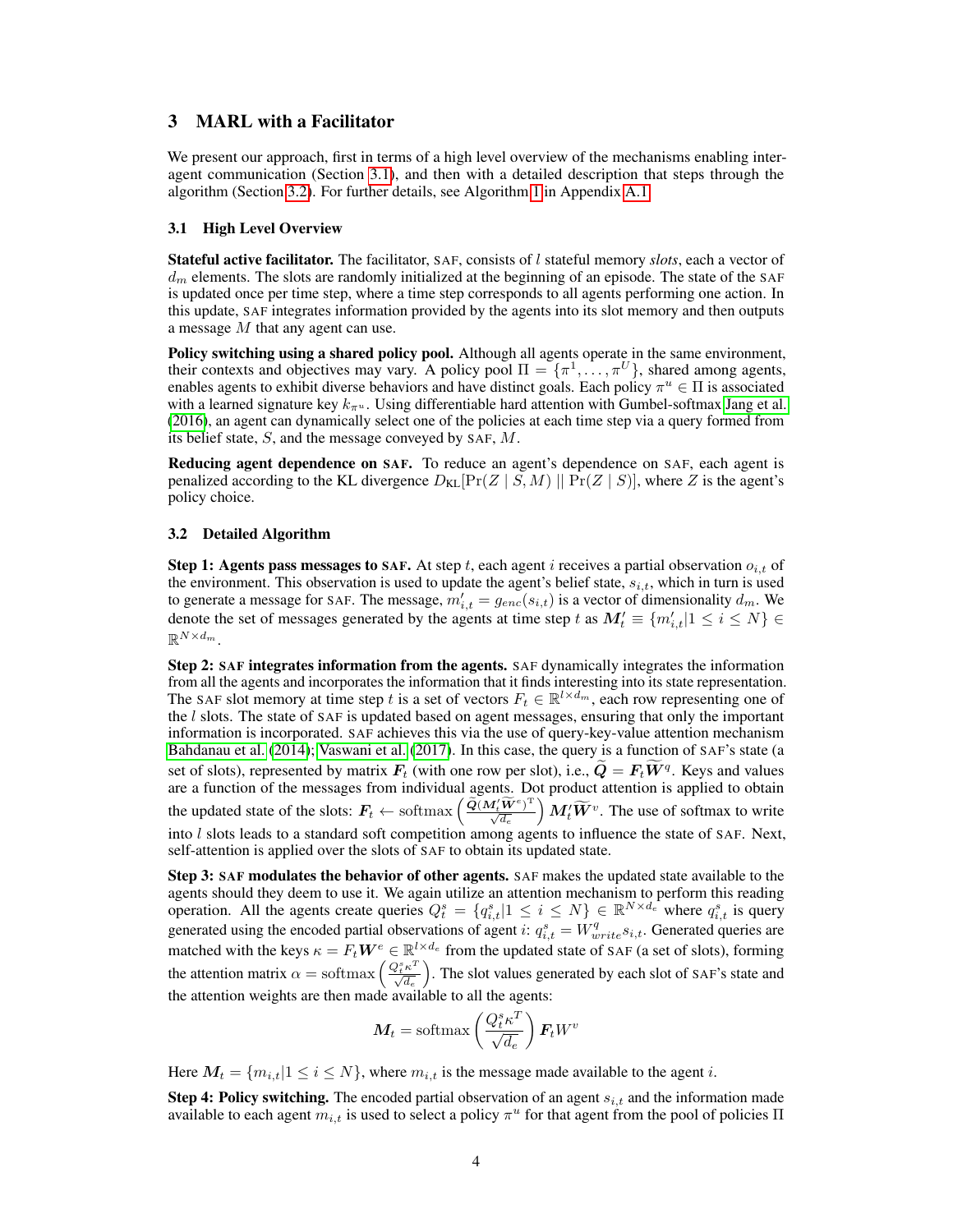via a straight-through Gumbel-softmax attention mechanism to make a differentiable approximately one-hot selection. Each policy has an associated signature key which is initialized randomly at the start of the training:  $K_t^{\Pi} = \{K_t^{\pi^u} | 1 \leq u \leq U\}$ . These keys are matched against the queries computed as deterministic function of encoded partial observation and the information made available to each agent.  $q_{i,t}^{policy} = g_{psel}(s_{i,t}, m_{i,t})$  where  $g_{psel}$  is parameterized as a neural network.

$$
\text{index}_i = \text{GumbelSoftmax}\left(\frac{q_{i,t}^{policy}(K_t^\Pi)^T}{\sqrt{d_m}}\right)
$$

As a result of this attention procedure, agent *i* selects a policy  $\pi^{index_i}$ . This operation is performed independently for each agent, i.e. each agent selects a policy from the policy pool.

Step 5: Maximizing agent independence. We minimize the dependence of agent on the information made available to each agent. We do this by optimizing the conditional mutual information by upper bounding the KL and penalizing  $I(Z; M | S)^{-1}$  $I(Z; M | S)^{-1}$  $I(Z; M | S)^{-1}$ .

Thus, we can instead maximize this lower bound on  $J(\theta)$ :

<span id="page-4-1"></span>
$$
J(\theta) \geq \mathbb{E}_{\pi_{\theta}}[r] - \beta I(Z; M \mid S) \tag{1}
$$

where  $\mathbb{E}_{\pi_{\theta}}$  denotes an expectation over trajectories across different agents,  $\beta > 0$  is a trade-off parameter and  $r = \sum_{t=0}^{T} r_t$  is the total return up to the horizon T.

## 4 Related Work

Centralized training decentralized execution (CTDE). These approaches are among the most commonly adopted variations for MARL in cooperative tasks. They usually involve a centralized critic which takes in global information, i.e. information from multiple agents and decentralized policies which are guided by the critic. [Foerster et al.](#page-10-9) [\(2018b\)](#page-10-9) uses the standard centralized critic decentralized actors framework with a *counterfactual baseline*. [Lowe et al.](#page-11-2) [\(2017\)](#page-11-2) and [Yu et al.](#page-12-7) [\(2021b\)](#page-12-7) propose the extension of single-agent DDPG and single-agent PPO respectively, to a multiagent framework with a centralized critic and decentralized policies during training and completely decentralized execution. [Li et al.](#page-11-5) [\(2021\)](#page-11-5) uses an information theory based objective to promote novel behaviours in CTDE based approaches. Value Decomposition [\(Sunehag et al.](#page-12-8) [\(2018b\)](#page-12-8), [Rashid](#page-11-6) [et al.](#page-11-6) [\(2018b\)](#page-11-6), [Wang et al.](#page-12-9) [\(2020\)](#page-12-9), [Mahajan et al.](#page-11-7) [\(2019\)](#page-11-7)) approaches learn a factorized action-value function. [Sunehag et al.](#page-12-8) [\(2018b\)](#page-12-8) proposes Value Decomposition Networks (VDN) which simply add the action-value function of each agent to get the final action value function. [Rashid et al.](#page-11-6) [\(2018b\)](#page-11-6) uses a mixing network to combine the action-value functions of each agent in a non-linear fashion.

Communication in MARL. Several approaches use emergent communication protocols for MARL. Communication involves deciding the message to be shared and determining how the message sending process is implemented. [Foerster et al.](#page-10-1) [\(2016\)](#page-10-1) and [Sukhbaatar et al.](#page-11-8) [\(2015\)](#page-11-8) have done work on learnable inter-agent communication protocols. [Jiang and Lu](#page-10-10) [\(2018\)](#page-10-10) first proposed using attention for communication where attention is used for integrating the received information as well as determining when communication is needed. [Das et al.](#page-10-3) [\(2019\)](#page-10-3) uses multiple rounds of direct pairwise inter-agent communication in addition to the centralized critic where the messages sent by each agent are formed by encoding it's partial observation, location information, etc., and the messages received by each agent are integrated into it's current state by using a soft-attention mechanism. [Kim et al.](#page-10-4) [\(2020\)](#page-10-4) uses intentions represented as encoded imagined trajectories as messages where the encoding is done via a soft-attention mechanism with the messages received by the agent. [Wang et al.](#page-12-10) [\(2021\)](#page-12-10) trains a model for each agent to infer the intentions of other agents in a supervised manner, where the communicated message denotes the intentions of each agent. The above mentioned approaches require a computational complexity which is quadratic in the number agents. Our approach has a computational complexity which is linear in the number of agents. Moreover, we show that our approach is able to outperform several standard baselines using messages which can be computed as simply the encoded partial observations of each agent.

<span id="page-4-0"></span><sup>1</sup> P  $I(Z; M | S) \ge I(A; M | S)$  [Galashov et al.](#page-10-5) [\(2019\)](#page-10-6); [Goyal et al.](#page-10-6) (2019) such that  $\pi_{\theta}(A | S, M) =$  $\mathcal{L}_z p_{\text{enc}}(z \mid S, M) p_{\text{dec}}(A \mid S, z)$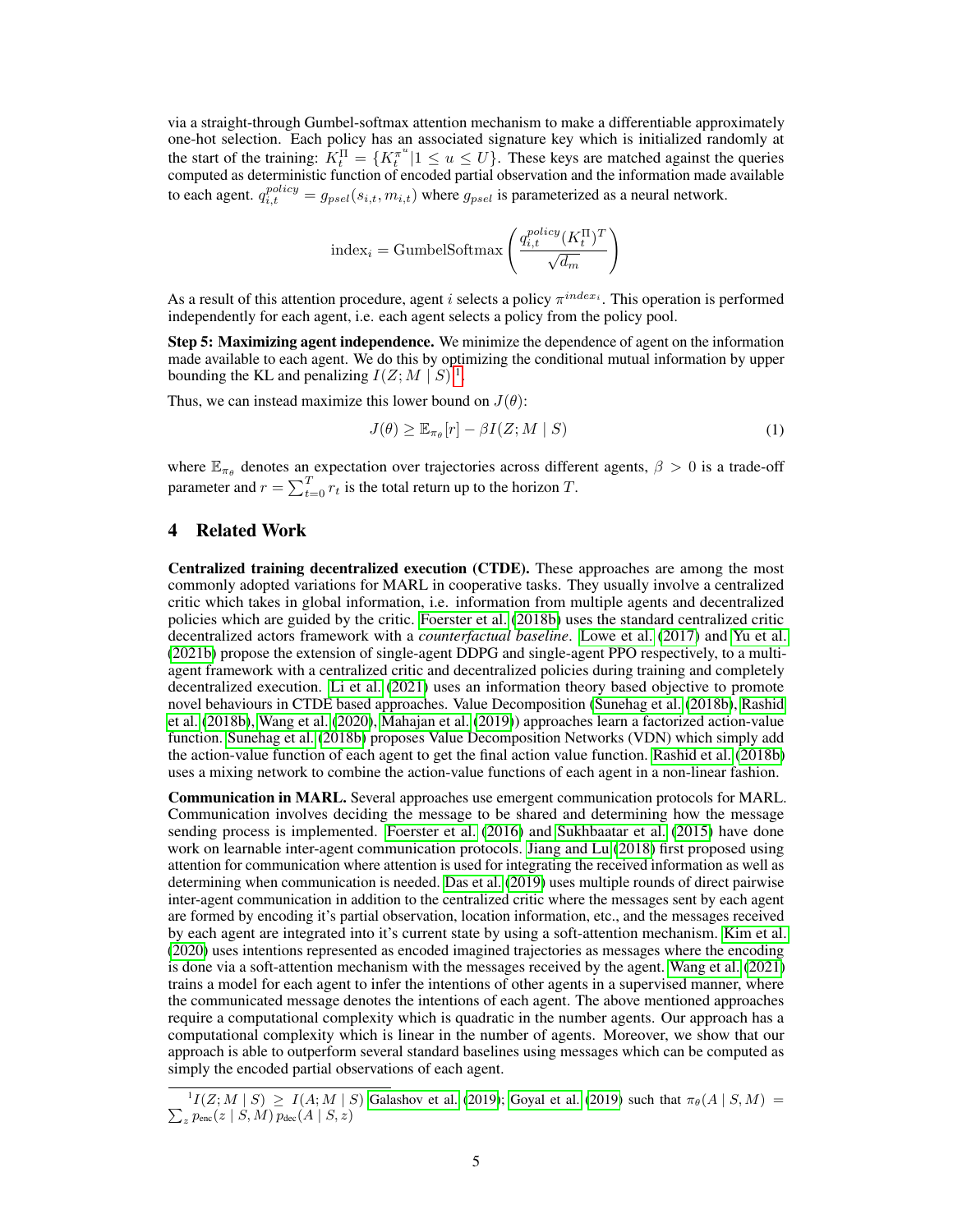Option-critic in Multi-agent Hierarchical Reinforcement learning A classical approach within the Hierarchical Reinforcement Learning (HRL) [Pateria et al.](#page-11-9) [\(2021\)](#page-11-9) literature is modeling agents' intentions as options [Sutton et al.](#page-12-11) [\(1999\)](#page-12-11), temporally extended actions that aim to achieve subgoals in a finite time horizon. Recently, [Bacon et al.](#page-9-2) [\(2017\)](#page-9-2) proposed an end-to-end option-critic architecture capable of learning both options and the related policy. However, despite the advantages brought by using options, due to the temporally-extended nature of options, agents' responses can be inconsistent when the environment or other agents' behaviour change. To tackle this problem, [Han et al.](#page-10-11) [\(2019\)](#page-10-11) proposed a dynamical termination scheme which allows an agent to flexibly terminate its current option. Although both option-critic and our approach use a pool of actors, while in the former case actors model options, in the latter one actors model policies, preventing agents' inconsistent behaviours. Moreover, although within the option-critic framework the optimality of the learned hierarchical policy can be theoretically guaranteed [Chakravorty et al.](#page-10-12) [\(2020\)](#page-10-12), the learned options cannot be easily transferred to other tasks [Pateria et al.](#page-11-9) [\(2021\)](#page-11-9). Furthermore, many works proposed within the option-critic framework [\(Klissarov et al.](#page-11-10) [\(2017\)](#page-11-10)[,Riemer et al.](#page-11-11) [\(2018\)](#page-11-11)[,Khetarpal et al.](#page-10-13) [\(2020\)](#page-10-13)) perform poorly on sparse reward tasks [\(Bagaria and Konidaris](#page-9-3) [\(2020\)](#page-9-3)[,Nachum et al.](#page-11-12) [\(2018\)](#page-11-12)), while experimental results show that our approach presents comparable performances with SOTA baselines even on that case (e.g., Waterworld Environment [Gupta et al.](#page-10-2) [\(2017\)](#page-10-2))

Independent learning. Independent Learning in MARL consists of each agent optimizing its policy locally using its observation and in the absence of any communication or centralized controller (as in CTDE). These approaches mainly consist of the extension of single-agent RL approaches to multi-agent settings where each agent learns independently using local observations, considering other agents as part of the environment. [Tan](#page-12-12) [\(1993\)](#page-12-12) proposed Independent Q-Learning (IQL) where each agent independently learns it's own action-value function. [Witt et al.](#page-12-13) [\(2020b\)](#page-12-13) demonstrates that PPO, when used for independent learning in multi-agent settings (called Independent PPO or IPPO) is in fact capable of beating several state of the art approaches in MARL on competitive benchmarks such as StarCraft and can hence serve as a strong baseline.

Communication bottleneck. With the emergence of modular deep learning architectures [Vaswani](#page-12-6) [et al.](#page-12-6) [\(2017\)](#page-12-6); [Goyal et al.](#page-10-14) [\(2021a\)](#page-10-14); [Scarselli et al.](#page-11-13) [\(2008\)](#page-11-13); [Bronstein et al.](#page-9-4) [\(2017\)](#page-9-4); [Kipf et al.](#page-11-14) [\(2018\)](#page-11-14); [Battaglia et al.](#page-9-5) [\(2018\)](#page-9-5), which require communication among different model components, there have been development of methods which introduce a bottleneck in this communication to a fixed bandwidth which helps communicating only the relevant information. [Liu et al.](#page-11-15) [\(2021\)](#page-11-15) uses a VQ-VAE [Oord et al.](#page-11-16) [\(2017\)](#page-11-16) to discretize the information being communicated. Inspired by the theories in cognitive neuroscience [Baars](#page-9-6) [\(1988\)](#page-9-6); [Shanahan](#page-11-17) [\(2006\)](#page-11-17); [Dehaene et al.](#page-10-15) [\(2017\)](#page-10-15), [Goyal et al.](#page-10-16) [\(2021b\)](#page-10-16) proposes the use of a generic *shared workspace* which acts as a bottleneck for communication among different components of multi-component architectures and promotes the emergence of *specialist* components. We use a SAF similar to the shared workspace in which different agents compete to write information to and read information from.

## 5 Experiments

We investigate how well SAF, policy switching, and maximizing independence work together to improve cooperative MARL. Next, we compare our method with a state-of-the-art cognitive scienceinspired approach used in multi-agent communication and cooperatio[nWang et al.](#page-12-10) [\(2021\)](#page-12-10). Lastly, to understand if our method can be adapted to MARL methods that send different messages among agents, we integrate our machinery into a MARL algorithm that iteratively sends hypothetical actions among cooperative agents.

#### 5.1 Environments

In this section, we describe the various MARL environments which we considered for our experiments..

GhostRun environment. We use the GhostRun Environment which is an adaptation of the Drone environment available from [Jiang](#page-10-17) [\(2019\)](#page-10-17). The environment consists of multiple drones, each with a partial view of the ground below them. The ground consists of ghosts - represented by red dots, trees - depicted by green dots, and obstacles - depicted by black dots. The ghosts move about randomly whereas the trees and obstacles are stationary (see Figure [2](#page-6-0) (a)). The task at hand is a cooperative task where the agents must work together to escape from ghosts. Hence, the number of ghosts in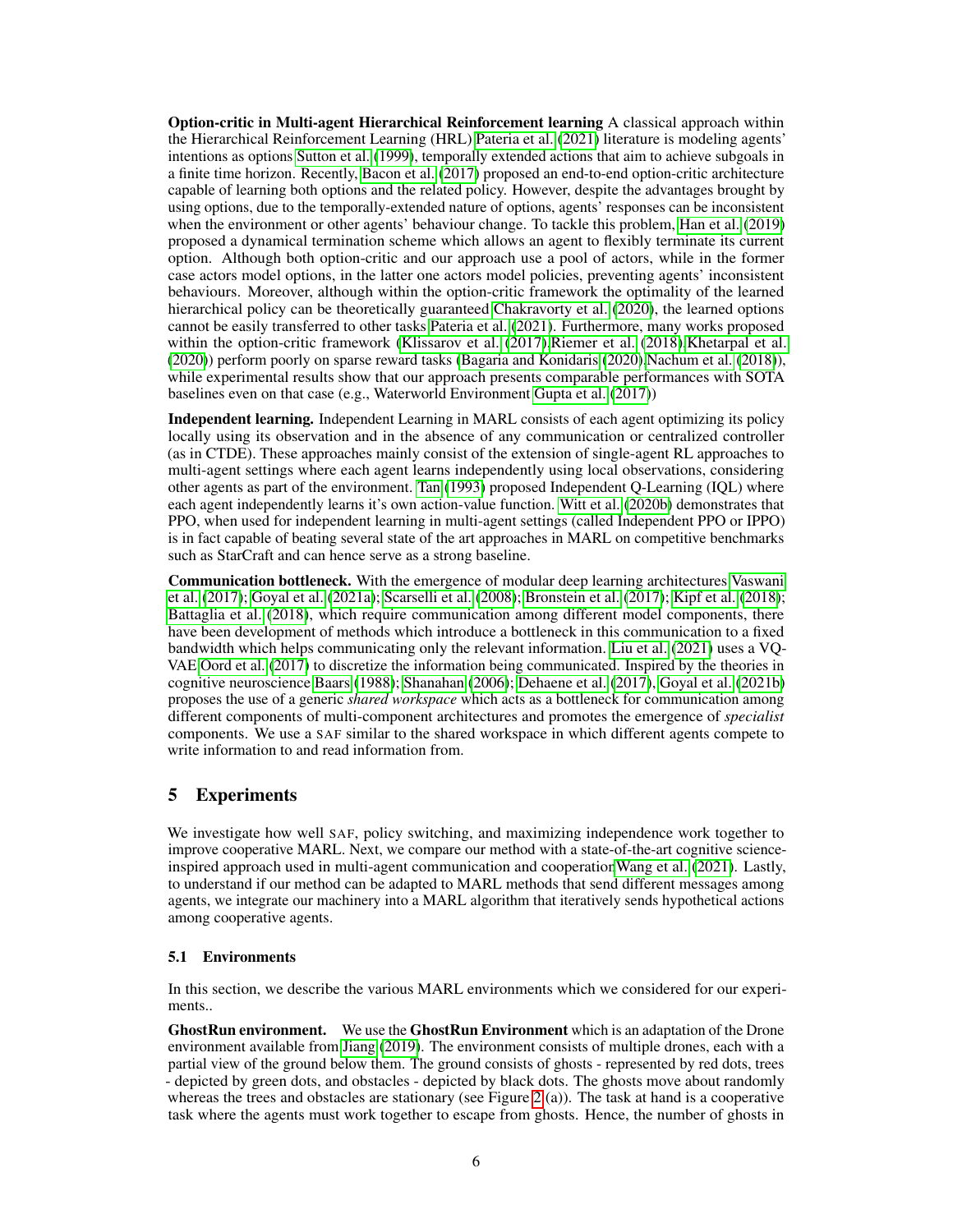each agent's partial observation of the environment must be minimized. The reward received by each agent at each time step is the negative of the total number of ghosts in the view of all the agents and a step cost of -1 for each step taken.



<span id="page-6-0"></span>Figure 2: GhostRun, PistonBall and MSTC environments. In the GhostRun environment (left panel) Each agent has its own partial view of the environment and the reward is to escape from ghosts (red dots). Different agents can communicate their encoded views with each other. In the PistonBall environment (middle panel) all agents (pistons) work together to move the ball from one side to the other. In the MSTC environment (right panel), sensors (gray dots) need to cover as many targets as possible (red dots). MSTC figure adapted from [Wang et al.](#page-12-10) [\(2021\)](#page-12-10)

Multi-Sensor Target Coverage. We use the multi-sensor multi-target tracking (MSTC) environment from [Wang et al.](#page-12-10) [\(2021\)](#page-12-10). There are sensors (which are the agents) and targets. The goal is for the sensors to observe as many targets as possible at once (see Figure [2](#page-6-0)  $(c)$ ). Each sensor has a partial observation of its surroundings and its view may be obstructed by obstacles. The targets can move according to one of two rules: according to a random walk, or along the shortest path to reach a previously sampled destination. At the beginning of each episode, the location of targets, sensors and obstacles is randomly sampled. The maximum episode length is 100 steps and the reward is defined as  $r = \frac{1}{m} \sum_q T_q$  where  $\hat{T}_q = 1$  if the target  $T_q$  is observed by any sensor and 0 otherwise. If no target is observed (i.e.  $T_q = 0 \quad \forall q$ ) then  $r = -0.1$ .

PistonBall Environment. This is a simple physics-based cooperative game where the goal is to move the ball to the left wall of the game border by activating the vertically moving pistons. Each agent's observation is an RGB image of the two pistons (or the wall) next to the agent and the space above them (see Figure [2](#page-6-0) (b)). Every piston can be acted on at any time. The action space can be discrete: 0 to move down, 1 to stay still, and 2 to move up. Alternatively, the action space can be continuous: the action value in the range  $[-1, 1]$  is proportional to the amount by which the pistons are raised or lowered. Continuous actions are scaled by a factor of 4, so that in both the discrete and continuous action space, the action 1 will move a piston 4 pixels up, and −1 will move pistons 4 pixels down.

#### 5.2 Baselines: Varying Along Different Axes

In our experiments, we consider multiple baselines which use some aspects of the proposed method, such as the use of stateful and active facilitator SAF, shared pool of policies and maximizing agent independence. In particular, we try to disentangle the contributions of these different components of the proposed architecture. The following baselines are evaluated:

*Multiple Agents with no communication* [I]: There are multiple independent agents with no communication between them.

*Multiple Agents with pairwise communication* [P]: Every pair of agents can communicate with each other via self-attention [Vaswani et al.](#page-12-6) [\(2017\)](#page-12-6).

*Multiple Agents with pairwise communication and shared pool of policies* [P + SP]: Every pair of agents can communicate with each other via self-attention and each agent can select a different policy from the shared pool of policies. The difference from the proposed method would be that this variant does not make use of SAF.

*Multiple Agents with* SAF [SAF]: Here, we consider multiple agents such that different agents communicate with each other via SAF, and all agents share the same policy.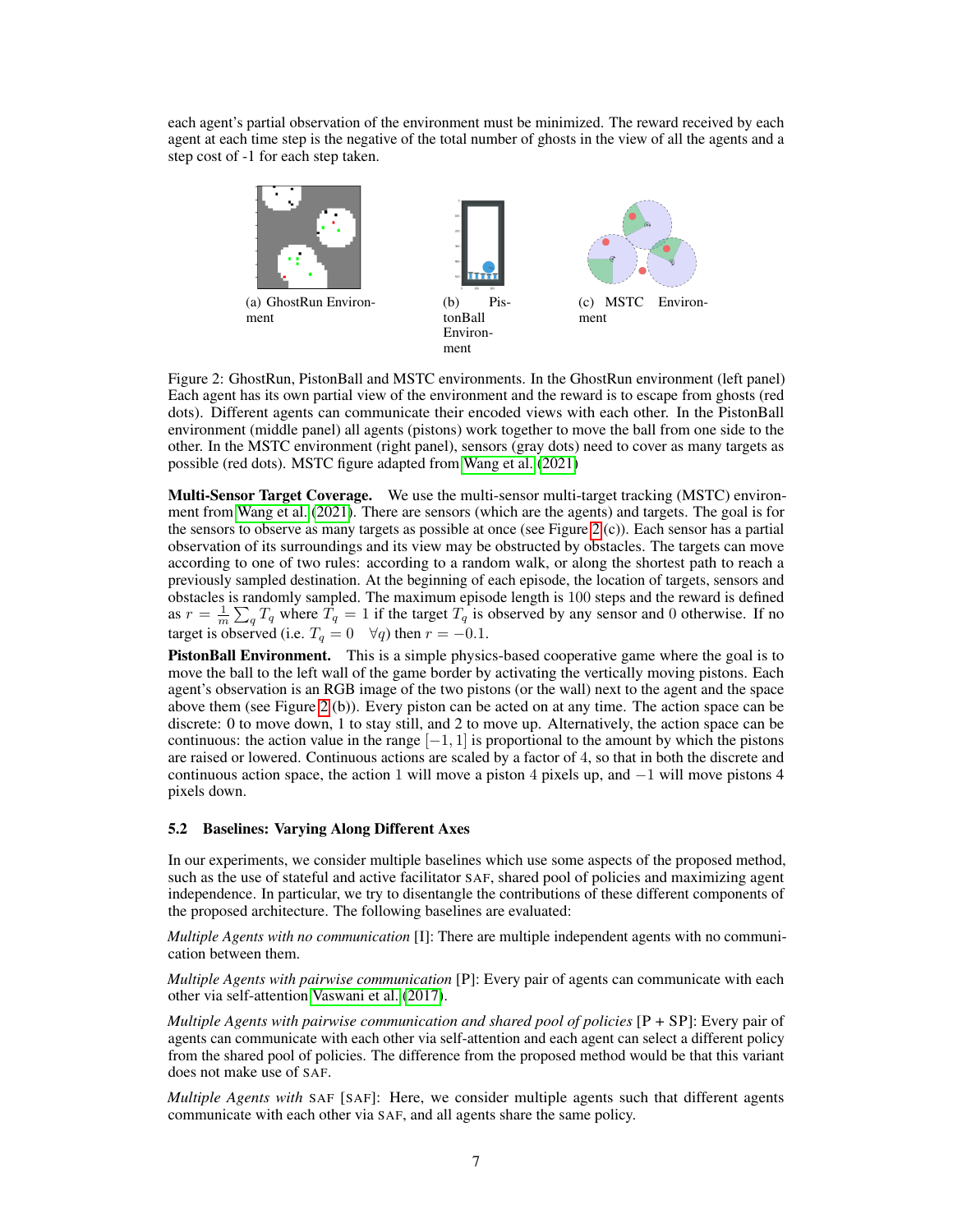*Multiple Agents with* SAF *and policy pool* [SAF + SP]: the agents can communicate with each other via SAF, and also share the pool of policies such that each agent can dynamically select a policy from the policy pool.

*Multiple Agents with* SAF*, policy pool and maximizing agent dependence.* [SAF + SP + KL]: The agents can communicate with each other via SAF, share the pool of policies, and also agents minimize the dependence of the policy on the information made available by SAF.

Hyperparameters. We consider two hyper-parameters in the proposed model: (1) number of policies in the pool ( $U = N_{policies}$ ), (2) number of slots in the SAF ( $l = N_{slots}$ ). For all our experiments, we use  $N_{policies} = 3$ .



<span id="page-7-0"></span>Figure 3: SAF, shared policy pool and maximizing agent's independence in cooperative MARL bring significant improvement in performance when there are more cooperative agents in the same environment in the training and evaluation process. (a) 2 cooperative agents (b) 5 cooperative agents (c) 15 cooperative agents (d) 30 cooperative agents. Our method (SAF + SP) performs better when there is a larger number of agents in the environment .All experiments in this figure were conducted in GhostRun environment

Stateful and Active communication Facilitator (SAF) improves communication in MARL. We investigate the use of SAF for coordinating among different agents in the Ghost Run environment by comparing different communication schemes. (a). We compare three communication strategies [I], [P] and using SAF. We find that the proposed SAF based approach outperforms the other two settings and shows an improvement of about 45% over the other two baselines as shown in figure [4\(](#page-8-0)a). This shows that introducing the SAF helps improve inter-agent communication. The SAF acts as a specialist agent / communication bottleneck for the messages sent by all agents. It filters out only the relevant information for providing the relevant *context* to each agent making it more robust, which may not be possible in pairwise communication i.e., where every pair of agents communicate with each other.

We also compare [SAF+SP] against a graph-based communication baseline [Wang et al.](#page-12-10) [\(2021\)](#page-12-10) that we simply name GRAPH, on the MSTC environment. In GRAPH, the agents generate a message from their observation and communication is done through a fully-connected graph whose nodes are the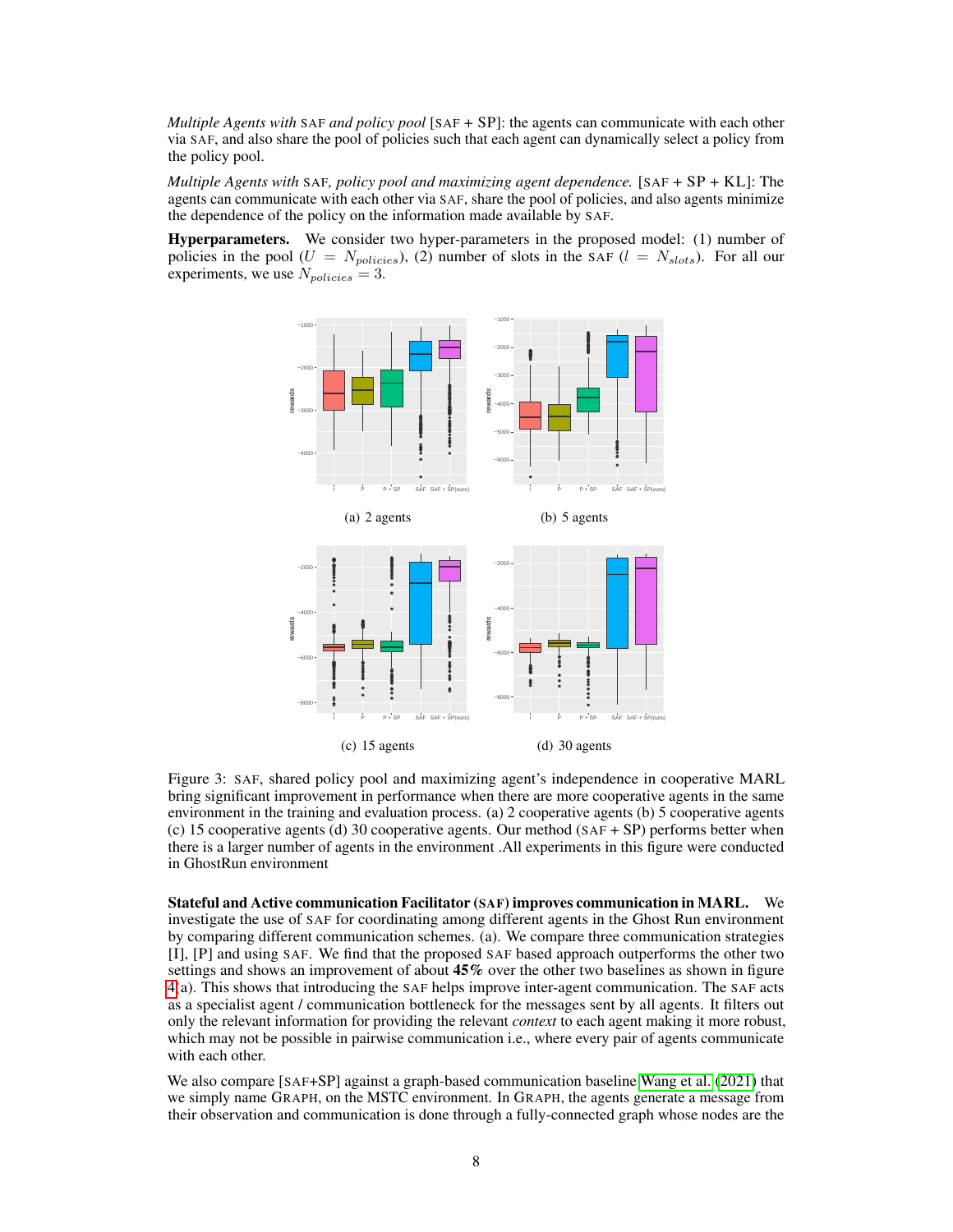<span id="page-8-1"></span>Table 1: Average reward on the test setting in the MSTC environment for the [SAF+SP] architecture and the GRAPH model

|                        | $[SAF+SP]$ | GRAPH                               |
|------------------------|------------|-------------------------------------|
| <b>EXPECTED RETURN</b> |            | $71.26(\pm 5.81)$ $61.22(\pm 8.15)$ |

updated messages. These are used top optimize the agents' policies. We show the test reward in Table [1.](#page-8-1)



<span id="page-8-0"></span>Figure 4: SAF, shared policy pool and maximizing agent's independence in cooperative MARL. (a) Comparison between different communication setups (b) Comparison between different policy selection strategies (c) Comparison between coefficients for KL Loss. (d) Comparison between penalizing policy selection and penalizing action selection

Policy switching using shared policy pool improves performance. We investigate the significance of using policy switching using a shared pool of policies for each agent. We experiment with two settings: SAF and SAF + SP. The inter-agent communication in both settings is facilitated via the use of SAF. The results are shown in figure [4\(](#page-8-0)b). Using a shared pool of policies with dynamic selection shows a relative improvement of 25% over the fixed policy setting. This shows that the mixture of policies helps to transfer knowledge about different behaviors across different agents.

Minimizing dependence on SAF. Here, we investigate the effect of minimizing the dependence of each agent's policy on the information that is available from the SAF in the form of its state, quantified by the conditional mutual information  $I(Z; M | S)$ , where Z is the agent's policy choice. One can directly optimize it as discussed in eq[.1.](#page-4-1) We also experimented with different values of the coefficients  $(\beta)$  of the KL based regularization loss. Figure [4\(](#page-8-0)c) shows that minimizing the dependence of each agent on the information from SAF helps improve convergence.

We also compare the effect of directly optimizing the conditional mutual information  $I(A; M | S)$ i.e., where the information from SAF is used to also select actions (as compared when information from SAF is only used to select the policy) and the agent is optimized to minimize dependence on information from SAF. We call the method where we optimize the mutual information directly on actions as *regularized action selection*, and the method where we optimize the upper bound on mutual information as *regularized policy selection*. Figure [4\(](#page-8-0)d) compares the effect of regularizing action as compared to regularizing the policy selection, and shows that regularizing the policy selection (i.e., upper bound) achieves better results as compared to regularizing the action selection.

SAF is significantly helpful for MARL training with large number of agents. Here we investigate how the proposed method scales with increasing the number of agents. Learning a stateful, active facilitator SAF which integrates information across agents should scale better as compared to using a communication protocol where every agent interacts with every other agent. To test this hypothesis, we compare the performance of five different approaches: SAF, [SAF+SP], [P], [P + SP], [I] by varying the number of agents. Figure [3](#page-7-0) shows the result of these different methods by varying the number of agents. As the number of agents increases, the relative difference between the proposed method and the different baselines  $([I], [P], [P+SP])$  increase significantly.

Flexible plug-in tool for many different MARL settings. In the previous sections, we showed that SAF, shared policy, and maximizing independence boost performance on cooperative MARL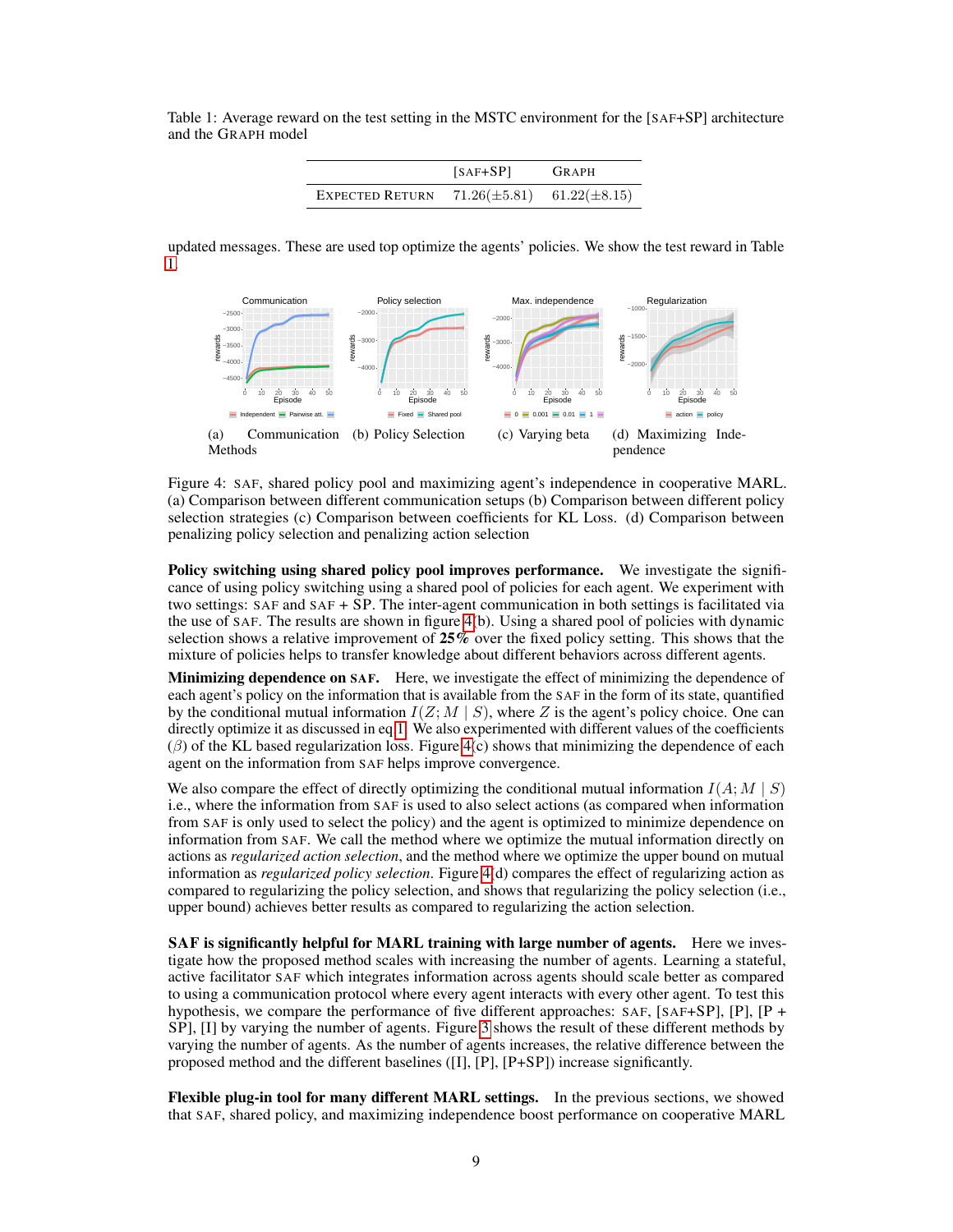

<span id="page-9-7"></span>Figure 5: SAF, shared policy pool and maximising agent's independence in cooperative MARL with agents communicating hypothetical actions as messages in PistonBall environment. Our method has higher cumulative rewards while decreasing the average episode's length compared to the baselines.

tasks in which agents communicate messages generated as a function of the observed environment. In this section, we investigate the possibility of applying the proposed method on cooperative MARL algorithms in which agents iteratively communicate *hypothetical actions* with each other before taking actions. The performance of the proposed method is compared with two recent approaches that communicate hypothetical actions, namely consensus update and iterative reasoning (IR) [Zhang](#page-12-14) [et al.](#page-12-14) [\(2018\)](#page-12-14). Consensus update conducts graph-based local communication and IR communicate hypothetical actions among agents such that an agent's policy is conditional on its teammates. Our experimental results show that our method achieves higher cumulative rewards in the PistonBall environment while doing so in a lower number of iterations, both of which indicate better performance (see Figure [5\)](#page-9-7). This suggests the potential of the proposed method as a flexible plug-in tool in many MARL settings.

## 6 Future Work

Here, we introduced three key ideas that operate synergistically. First, communication among agents is conducted via an intelligent channel, SAF. Second, each agent is incentivized to act independently and avoid relying on SAF. Third, agents operate according to a mixture-of-policies, where SAF provides the signal to select the policy. Through extensive experiments we show the utility of all the different components. We also show that the proposed method scales better on increasing the number of the agents and achieves higher returns as compared to various different baselines. Future work may involve scaling the proposed method to more complex multi-agent problems like Starcraft [Vinyals et al.](#page-12-15) [\(2019\)](#page-12-15) and Google Research Football [Kurach et al.](#page-11-18) [\(2019\)](#page-11-18).

#### References

<span id="page-9-6"></span>Baars, B. J. (1988). *A Cognitive Theory of Consciousness*. Cambridge University Press.

- <span id="page-9-2"></span>Bacon, P.-L., Harb, J., and Precup, D. (2017). The option-critic architecture. *Proceedings of the AAAI Conference on Artificial Intelligence*, 31(1).
- <span id="page-9-3"></span>Bagaria, A. and Konidaris, G. (2020). Option discovery using deep skill chaining. In *International Conference on Learning Representations*.
- <span id="page-9-1"></span>Bahdanau, D., Cho, K., and Bengio, Y. (2014). Neural machine translation by jointly learning to align and translate. *arXiv preprint arXiv:1409.0473*.
- <span id="page-9-5"></span>Battaglia, P. W., Hamrick, J. B., Bapst, V., Sanchez-Gonzalez, A., Zambaldi, V., Malinowski, M., Tacchetti, A., Raposo, D., Santoro, A., Faulkner, R., et al. (2018). Relational inductive biases, deep learning, and graph networks. *arXiv preprint arXiv:1806.01261*.
- <span id="page-9-4"></span>Bronstein, M. M., Bruna, J., LeCun, Y., Szlam, A., and Vandergheynst, P. (2017). Geometric deep learning: going beyond euclidean data. *IEEE Signal Processing Magazine*, 34(4):18–42.
- <span id="page-9-0"></span>Busoniu, L., Babuska, R., and De Schutter, B. (2008). A comprehensive survey of multiagent reinforcement learning. *IEEE Transactions on Systems, Man, and Cybernetics, Part C (Applications and Reviews)*, 38(2):156–172.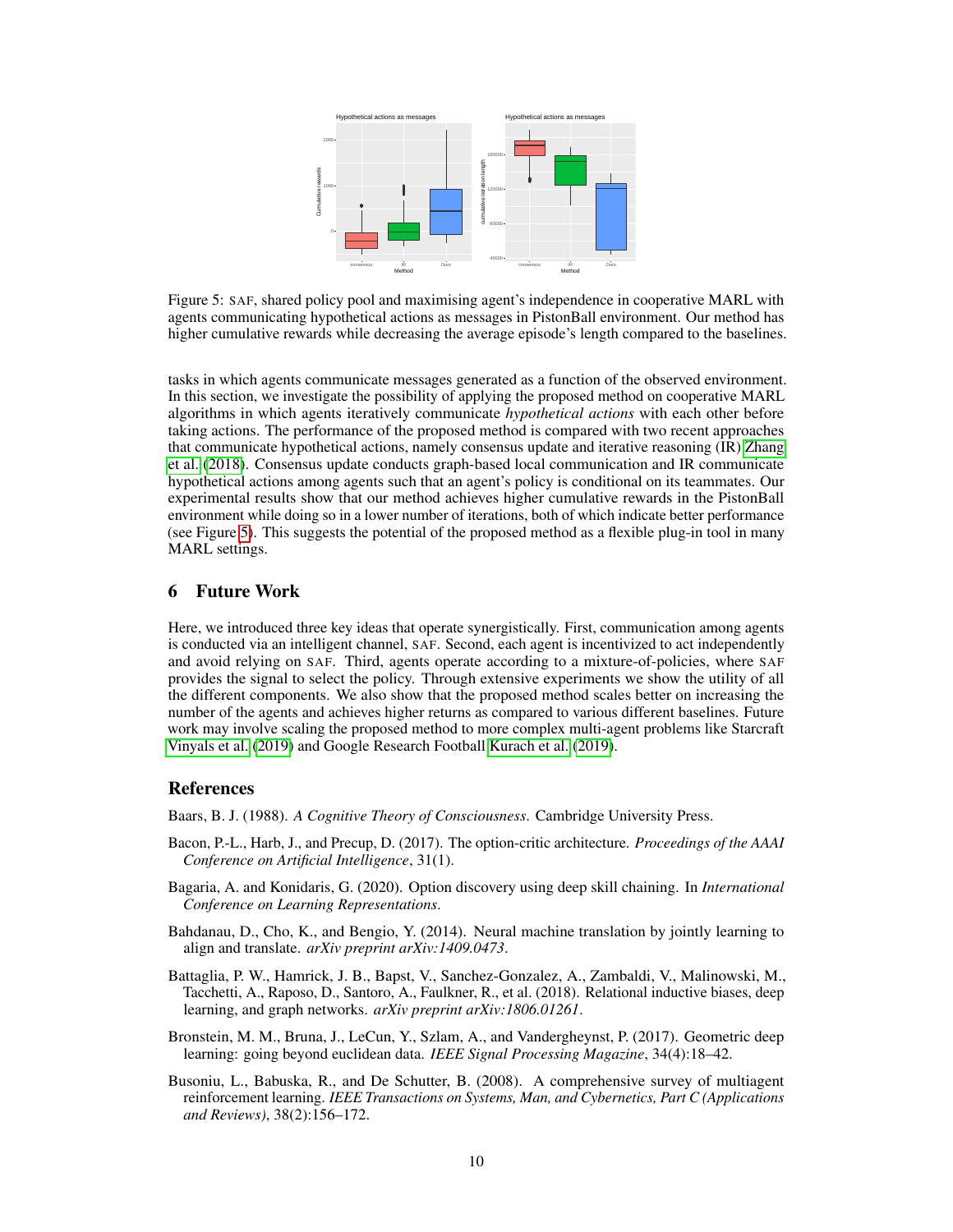- <span id="page-10-12"></span>Chakravorty, J., Ward, P. N., Roy, J., Chevalier-Boisvert, M., Basu, S., Lupu, A., and Precup, D. (2020). Option-critic in cooperative multi-agent systems. In *Proceedings of the 19th International Conference on Autonomous Agents and MultiAgent Systems*, AAMAS '20, page 1792–1794, Richland, SC. International Foundation for Autonomous Agents and Multiagent Systems.
- <span id="page-10-3"></span>Das, A., Gervet, T., Romoff, J., Batra, D., Parikh, D., Rabbat, M., and Pineau, J. (2019). Tarmac: Targeted multi-agent communication. In *International Conference on Machine Learning*, pages 1538–1546. PMLR.
- <span id="page-10-15"></span>Dehaene, S., Lau, H., and Kouider, S. (2017). What is consciousness, and could machines have it? *Science*, 358(6362):486–492.
- <span id="page-10-1"></span>Foerster, J. N., Assael, Y. M., De Freitas, N., and Whiteson, S. (2016). Learning to communicate with deep multi-agent reinforcement learning. *arXiv preprint arXiv:1605.06676*.
- <span id="page-10-0"></span>Foerster, J. N., Farquhar, G., Afouras, T., Nardelli, N., and Whiteson, S. (2018a). Counterfactual multi-agent policy gradients. In *AAAI*.
- <span id="page-10-9"></span>Foerster, J. N., Farquhar, G., Afouras, T., Nardelli, N., and Whiteson, S. (2018b). Counterfactual multi-agent policy gradients. In *AAAI*.
- <span id="page-10-5"></span>Galashov, A., Jayakumar, S. M., Hasenclever, L., Tirumala, D., Schwarz, J., Desjardins, G., Czarnecki, W. M., Teh, Y. W., Pascanu, R., and Heess, N. (2019). Information asymmetry in kl-regularized rl. *arXiv preprint arXiv:1905.01240*.
- <span id="page-10-14"></span>Goyal, A., Didolkar, A., Ke, N. R., Blundell, C., Beaudoin, P., Heess, N., Mozer, M., and Bengio, Y. (2021a). Neural production systems. *arXiv preprint arXiv:2103.01937*.
- <span id="page-10-16"></span>Goyal, A., Didolkar, A., Lamb, A., Badola, K., Ke, N. R., Rahaman, N., Binas, J., Blundell, C., Mozer, M., and Bengio, Y. (2021b). Coordination among neural modules through a shared global workspace. *arXiv preprint arXiv:2103.01197*.
- <span id="page-10-6"></span>Goyal, A., Islam, R., Strouse, D., Ahmed, Z., Botvinick, M., Larochelle, H., Levine, S., and Bengio, Y. (2019). Infobot: Transfer and exploration via the information bottleneck. *arXiv preprint arXiv:1901.10902*.
- <span id="page-10-7"></span>Goyal, A., Lamb, A., Gampa, P., Beaudoin, P., Levine, S., Blundell, C., Bengio, Y., and Mozer, M. C. (2021c). Object files and schemata: Factorizing declarative and procedural knowledge in dynamical systems. In *International Conference on Learning Representations*.
- <span id="page-10-2"></span>Gupta, J. K., Egorov, M., and Kochenderfer, M. (2017). Cooperative multi-agent control using deep reinforcement learning. In *International Conference on Autonomous Agents and Multiagent Systems*, pages 66–83. Springer.
- <span id="page-10-11"></span>Han, D., Boehmer, W., Wooldridge, M., and Rogers, A. (2019). Multi-agent hierarchical reinforcement learning with dynamic termination. AAMAS '19, page 2006–2008, Richland, SC. International Foundation for Autonomous Agents and Multiagent Systems.
- <span id="page-10-8"></span>Jang, E., Gu, S., and Poole, B. (2016). Categorical reparameterization with gumbel-softmax. *arXiv preprint arXiv:1611.01144*.
- <span id="page-10-10"></span>Jiang, J. and Lu, Z. (2018). Learning attentional communication for multi-agent cooperation. In *NeurIPS*.
- <span id="page-10-17"></span>Jiang, S. (2019). Multi agent reinforcement learning environments compilation.
- <span id="page-10-18"></span>Jiang, S. and Amato, C. (2021). Multi-agent reinforcement learning with directed exploration and selective memory reuse. In *Proceedings of the 36th Annual ACM Symposium on Applied Computing*, pages 777–784.
- <span id="page-10-13"></span>Khetarpal, K., Klissarov, M., Chevalier-Boisvert, M., Bacon, P.-L., and Precup, D. (2020). Options of interest: Temporal abstraction with interest functions. In *AAAI*.
- <span id="page-10-4"></span>Kim, W., Park, J., and Sung, Y. (2020). Communication in multi-agent reinforcement learning: Intention sharing. In *International Conference on Learning Representations*.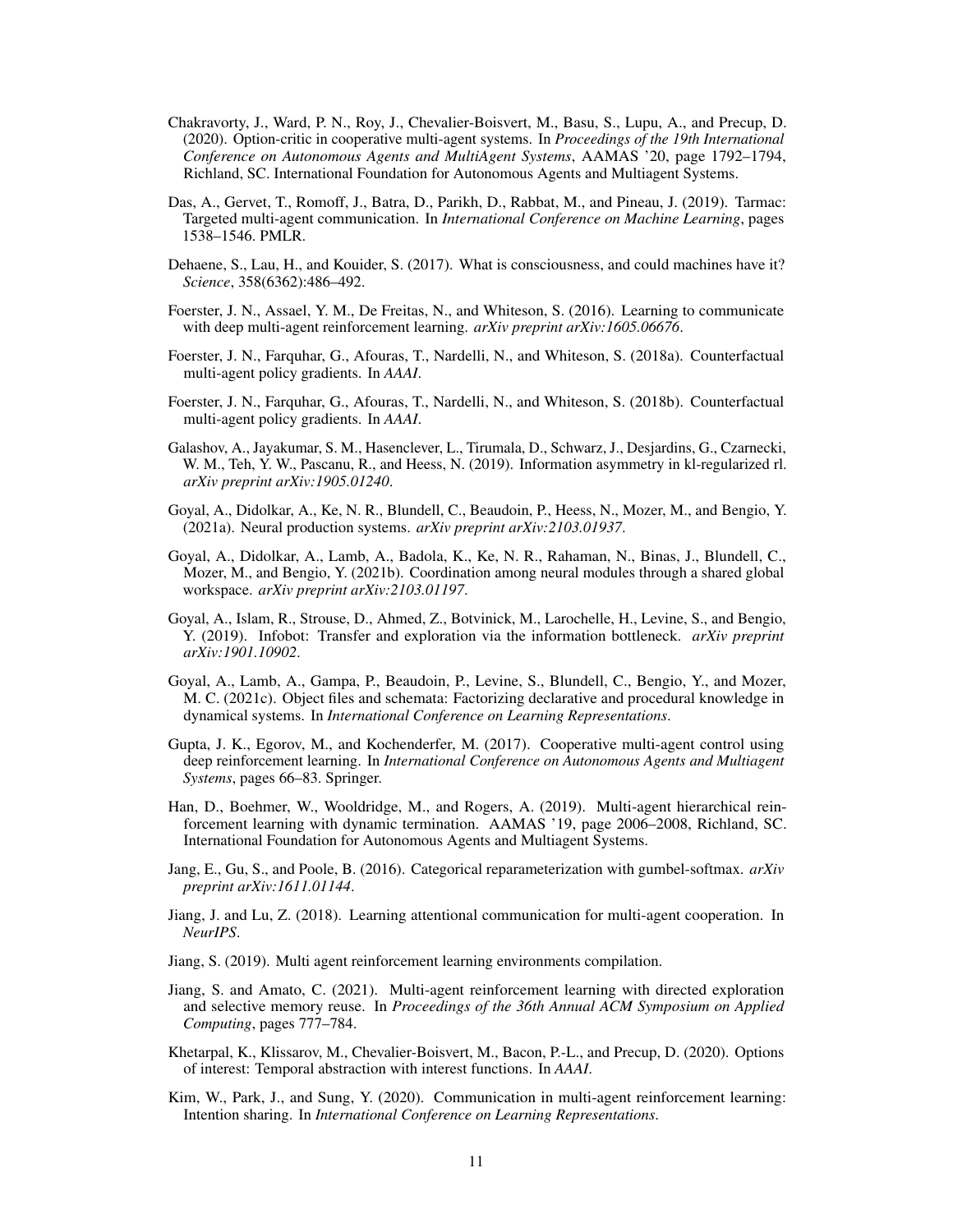- <span id="page-11-14"></span>Kipf, T., Fetaya, E., Wang, K.-C., Welling, M., and Zemel, R. (2018). Neural relational inference for interacting systems. *arXiv preprint arXiv:1802.04687*.
- <span id="page-11-10"></span>Klissarov, M., Bacon, P.-L., Harb, J., and Precup, D. (2017). Learning options end-to-end for continuous action tasks.
- <span id="page-11-18"></span>Kurach, K., Raichuk, A., Stańczyk, P., Zając, M., Bachem, O., Espeholt, L., Riquelme, C., Vincent, D., Michalski, M., Bousquet, O., and Gelly, S. (2019). Google research football: A novel reinforcement learning environment.
- <span id="page-11-5"></span>Li, C., Wu, C., Wang, T., Yang, J., Zhao, Q., and Zhang, C. (2021). Celebrating diversity in shared multi-agent reinforcement learning. *arXiv preprint arXiv:2106.02195*.
- <span id="page-11-15"></span>Liu, D., Lamb, A., Kawaguchi, K., Goyal, A., Sun, C., Mozer, M. C., and Bengio, Y. (2021). Discrete-valued neural communication. *ArXiv*, abs/2107.02367.
- <span id="page-11-2"></span>Lowe, R., Wu, Y., Tamar, A., Harb, J., Abbeel, P., and Mordatch, I. (2017). Multi-agent actor-critic for mixed cooperative-competitive environments. *arXiv preprint arXiv:1706.02275*.
- <span id="page-11-7"></span>Mahajan, A., Rashid, T., Samvelyan, M., and Whiteson, S. (2019). Maven: Multi-agent variational exploration. In *NeurIPS*.
- <span id="page-11-12"></span>Nachum, O., Gu, S., Lee, H., and Levine, S. (2018). Data-efficient hierarchical reinforcement learning. In *Proceedings of the 32nd International Conference on Neural Information Processing Systems*, NIPS'18, page 3307–3317. Curran Associates Inc.
- <span id="page-11-16"></span>Oord, A. v. d., Vinyals, O., and Kavukcuoglu, K. (2017). Neural discrete representation learning. *arXiv preprint arXiv:1711.00937*.
- <span id="page-11-9"></span>Pateria, S., Subagdja, B., Tan, A.-h., and Quek, C. (2021). Hierarchical reinforcement learning: A comprehensive survey. *ACM Comput. Surv.*, 54(5).
- <span id="page-11-0"></span>Rashid, T., Samvelyan, M., Schroeder, C., Farquhar, G., Foerster, J., and Whiteson, S. (2018a). Qmix: Monotonic value function factorisation for deep multi-agent reinforcement learning. In *International Conference on Machine Learning*, pages 4295–4304. PMLR.
- <span id="page-11-6"></span>Rashid, T., Samvelyan, M., Witt, C. S. D., Farquhar, G., Foerster, J. N., and Whiteson, S. (2018b). Qmix: Monotonic value function factorisation for deep multi-agent reinforcement learning. *ArXiv*, abs/1803.11485.
- <span id="page-11-11"></span>Riemer, M., Liu, M., and Tesauro, G. (2018). Learning abstract options. *ArXiv*, abs/1810.11583.
- <span id="page-11-13"></span>Scarselli, F., Gori, M., Tsoi, A. C., Hagenbuchner, M., and Monfardini, G. (2008). The graph neural network model. *IEEE Transactions on Neural Networks*, 20(1):61–80.
- <span id="page-11-17"></span>Shanahan, M. (2006). A cognitive architecture that combines internal simulation with a global workspace. *Consciousness and cognition*, 15(2):433–449.
- <span id="page-11-4"></span>Singh, A., Jain, T., and Sukhbaatar, S. (2018). Learning when to communicate at scale in multiagent cooperative and competitive tasks. *arXiv preprint arXiv:1812.09755*.
- <span id="page-11-3"></span>Sukhbaatar, S., Fergus, R., et al. (2016). Learning multiagent communication with backpropagation. *Advances in neural information processing systems*, 29:2244–2252.
- <span id="page-11-8"></span>Sukhbaatar, S., szlam, a., Weston, J., and Fergus, R. (2015). End-to-end memory networks. In Cortes, C., Lawrence, N. D., Lee, D. D., Sugiyama, M., and Garnett, R., editors, *Advances in Neural Information Processing Systems 28*, pages 2440–2448. Curran Associates, Inc.
- <span id="page-11-1"></span>Sunehag, P., Lever, G., Gruslys, A., Czarnecki, W. M., Zambaldi, V., Jaderberg, M., Lanctot, M., Sonnerat, N., Leibo, J. Z., Tuyls, K., and Graepel, T. (2018a). Value-decomposition networks for cooperative multi-agent learning based on team reward. In *Proceedings of the 17th International Conference on Autonomous Agents and MultiAgent Systems*, AAMAS '18, page 2085–2087, Richland, SC. International Foundation for Autonomous Agents and Multiagent Systems.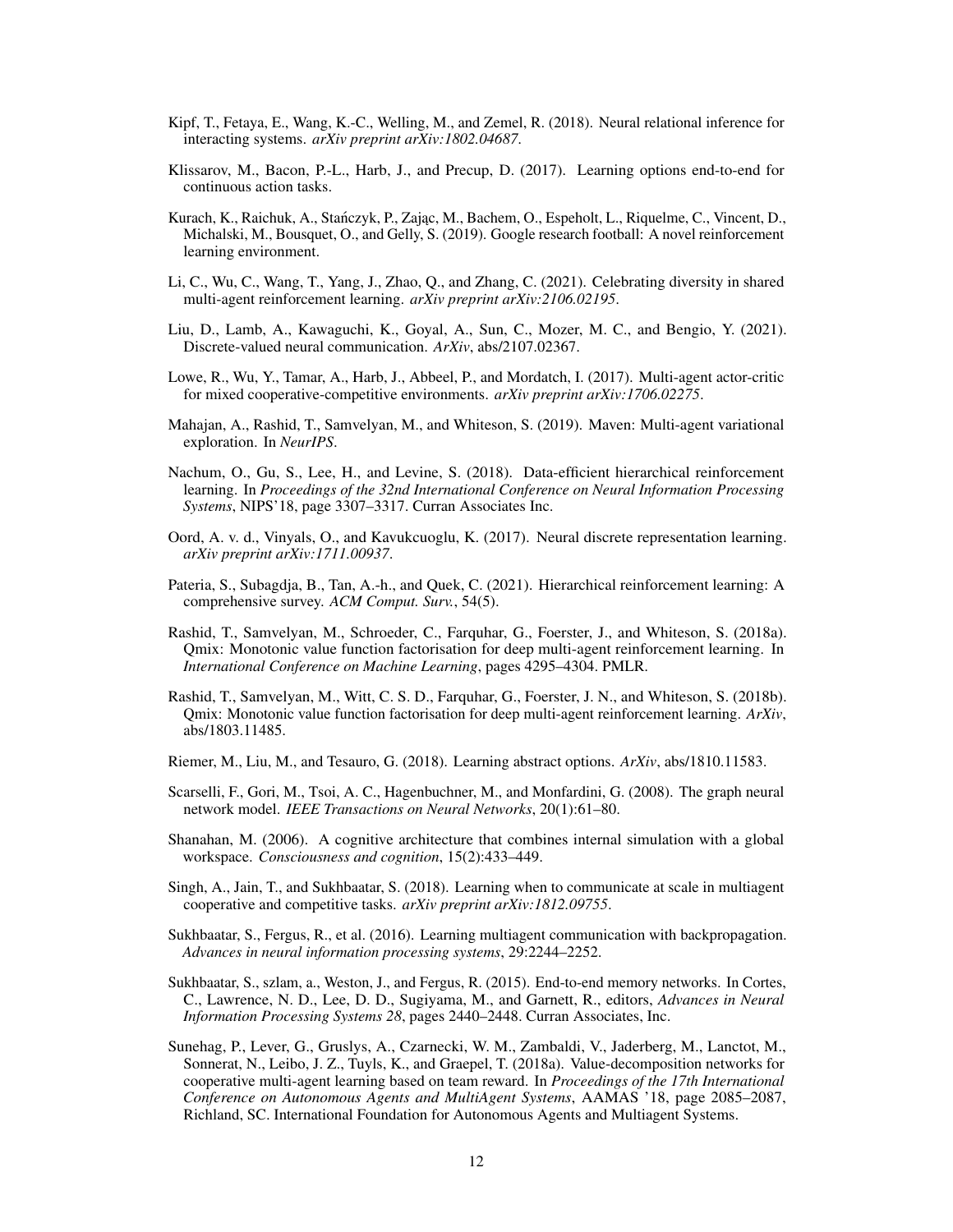- <span id="page-12-8"></span>Sunehag, P., Lever, G., Gruslys, A., Czarnecki, W. M., Zambaldi, V. F., Jaderberg, M., Lanctot, M., Sonnerat, N., Leibo, J. Z., Tuyls, K., and Graepel, T. (2018b). Value-decomposition networks for cooperative multi-agent learning. *ArXiv*, abs/1706.05296.
- <span id="page-12-11"></span>Sutton, R. S., Precup, D., and Singh, S. (1999). Between mdps and semi-mdps: A framework for temporal abstraction in reinforcement learning. *Artificial Intelligence*, 112(1):181–211.
- <span id="page-12-12"></span>Tan, M. (1993). Multi-agent reinforcement learning: Independent versus cooperative agents. In *ICML*.
- <span id="page-12-1"></span>Tan, M. (1997). *Multi-Agent Reinforcement Learning: Independent vs. Cooperative Agents*, page 487–494. Morgan Kaufmann Publishers Inc., San Francisco, CA, USA.
- <span id="page-12-3"></span>Teh, Y., Bapst, V., Czarnecki, W. M., Quan, J., Kirkpatrick, J., Hadsell, R., Heess, N., and Pascanu, R. (2017). Distral: Robust multitask reinforcement learning. In *Advances in Neural Information Processing Systems*, pages 4496–4506.
- <span id="page-12-4"></span>Tirumala, D., Galashov, A., Noh, H., Hasenclever, L., Pascanu, R., Schwarz, J., Desjardins, G., Czarnecki, W. M., Ahuja, A., Teh, Y. W., et al. (2020). Behavior priors for efficient reinforcement learning. *arXiv preprint arXiv:2010.14274*.
- <span id="page-12-6"></span>Vaswani, A., Shazeer, N., Parmar, N., Uszkoreit, J., Jones, L., Gomez, A. N., Kaiser, Ł., and Polosukhin, I. (2017). Attention is all you need. In *Advances in neural information processing systems*, pages 5998–6008.
- <span id="page-12-15"></span>Vinyals, O., Babuschkin, I., Czarnecki, W. M., Mathieu, M., Dudzik, A., Chung, J., Choi, D. H., Powell, R., Ewalds, T., Georgiev, P., et al. (2019). Grandmaster level in starcraft ii using multi-agent reinforcement learning. *Nature*, 575(7782):350–354.
- <span id="page-12-9"></span>Wang, J., Ren, Z., Liu, T., Yu, Y., and Zhang, C. (2020). Qplex: Duplex dueling multi-agent q-learning. *arXiv preprint arXiv:2008.01062*.
- <span id="page-12-2"></span>Wang, X., Girshick, R., Gupta, A., and He, K. (2017). Non-local neural networks.
- <span id="page-12-10"></span>Wang, Y., Zhong, F., Xu, J., and Wang, Y. (2021). Tom2c: Target-oriented multi-agent communication and cooperation with theory of mind.
- <span id="page-12-0"></span>Witt, C. S. D., Gupta, T., Makoviichuk, D., Makoviychuk, V., Torr, P. H. S., Sun, M., and Whiteson, S. (2020a). Is independent learning all you need in the starcraft multi-agent challenge? *ArXiv*, abs/2011.09533.
- <span id="page-12-13"></span>Witt, C. S. D., Gupta, T., Makoviichuk, D., Makoviychuk, V., Torr, P. H. S., Sun, M., and Whiteson, S. (2020b). Is independent learning all you need in the starcraft multi-agent challenge? *ArXiv*, abs/2011.09533.
- <span id="page-12-16"></span>Yu, C., Velu, A., Vinitsky, E., Wang, Y., Bayen, A., and Wu, Y. (2021a). The surprising effectiveness of ppo in cooperative, multi-agent games. *arXiv preprint arXiv:2103.01955*.
- <span id="page-12-7"></span>Yu, C., Velu, A., Vinitsky, E., Wang, Y., Bayen, A. M., and Wu, Y. (2021b). The surprising effectiveness of mappo in cooperative, multi-agent games. *ArXiv*, abs/2103.01955.
- <span id="page-12-14"></span>Zhang, K., Yang, Z., Liu, H., Zhang, T., and Basar, T. (2018). Fully decentralized multi-agent reinforcement learning with networked agents. In *International Conference on Machine Learning*, pages 5872–5881. PMLR.

#### A Appendix

#### <span id="page-12-5"></span>A.1 Algorithm

#### A.2 MARL environments

GhostRun environment is a cooperative multi-agent game adapted from Jiang et al. 2021 [\(Jiang](#page-10-18) [and Amato](#page-10-18) [\(2021\)](#page-10-18)).GhostRun environment consists of multiple agents with partial view of a 2D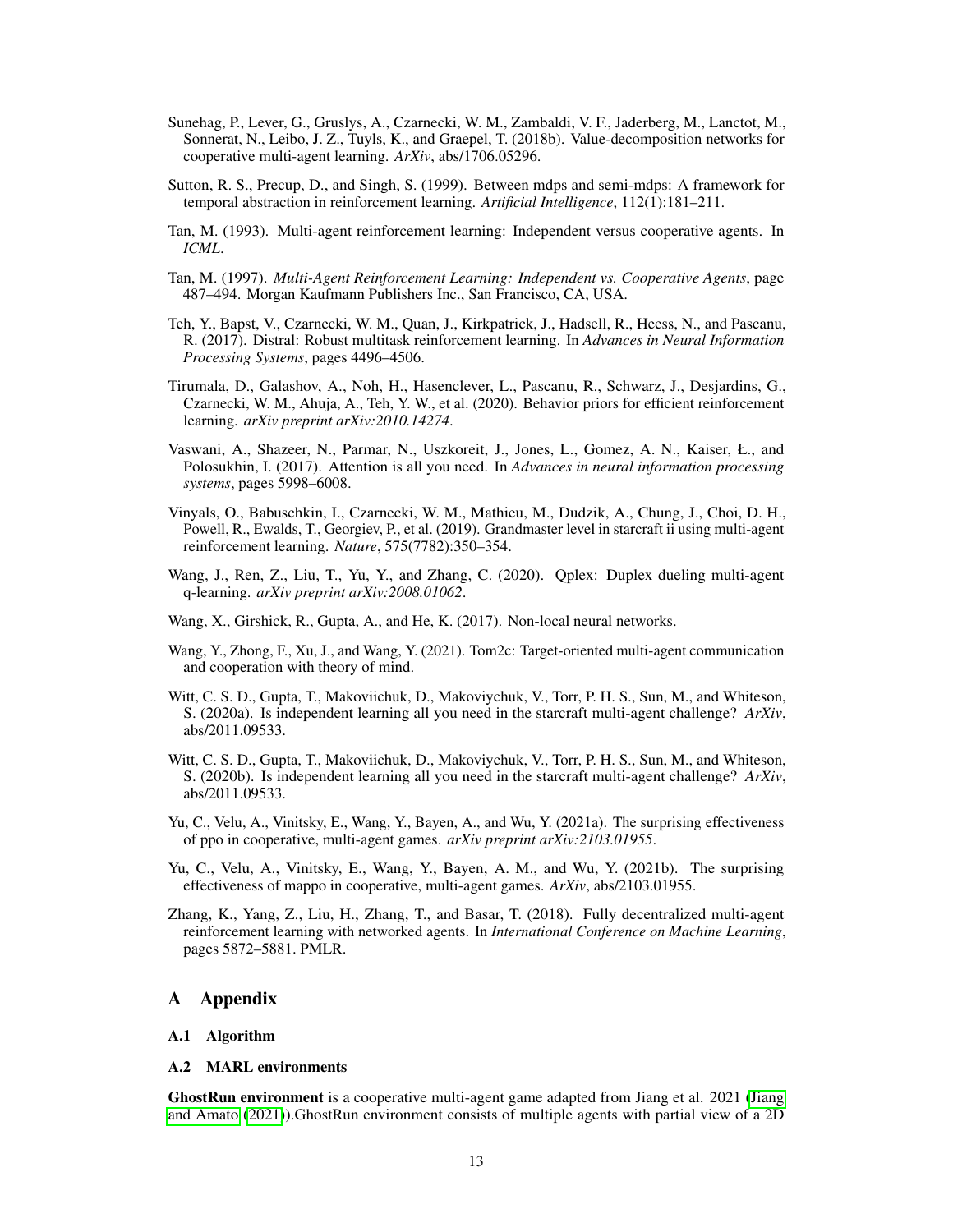<span id="page-13-0"></span>for  $t \leftarrow 1$  to T do

end

Step 1: Each agent  $i$  having state information  $s_{i,t}$  (encoded partial observation), generates a message.

 $\forall i \in \{1, \ldots, N\}, m'_{i,t} = f_{\theta}(s_{i,t})$  $M'_t = (m'_{1,t}, m'_{1,t}, m'_{2,t}..., m'_{N,t})$ 

Step 2: SAF integrates information from all agents  $\widetilde{\bm{Q}}=F_t\widetilde{\bm{W}}^{q}$  $\boldsymbol{F_t} \leftarrow \text{softmax}\left(\frac{\widetilde{\boldsymbol{Q}}(\boldsymbol{M}_t^{\prime} \widetilde{\boldsymbol{W}}^{e})^\text{T}}{\sqrt{d_e}}\right) \boldsymbol{M}_t^{\prime} \widetilde{\boldsymbol{W}}^{v}$ 

Self-attention over  $F_t$  to update the SAF state.

Step 3: Information from SAF is made available to each agent

$$
\begin{cases} q_{i,t}^s &= W_{write}^q s_{i,t} \\ \kappa &= \left( F_t W^e \right)^T \\ \alpha &= \text{softmax} \left( \frac{Q_t^s \kappa}{\sqrt{d_e}} \right) \\ M_t &= \text{softmax} \left( \frac{Q_t^s \kappa}{\sqrt{d_e}} \right) F_t W^v \end{cases}
$$

Step 4: Policy Selection from the pool

$$
\forall i \in \{1, ..., N\} \begin{cases} q_{i,t}^{policy} &= f_{psel}(s_{i,t}, m_{i,t})\\ \text{index}_{i} &= \text{GumbelSoftmax}\left(\frac{q_{i,t}^{policy}(K_{t}^{H})^{T}}{\sqrt{d_{m}}}\right) \end{cases}
$$

Step 5: Minimizing dependence on information made available by SAF .

Algorithm 1: MARL with SAF, Maximizing Agent Independence and Policy Switching



<span id="page-13-1"></span>Figure 6: Sensitivity of our approach to key hyperparameters: (a.) Dependence on number of policies  $(U)$  (b.) Dependence on number of SAF slots  $(l)$ . We use the Ghost Run environment.

world of square shape. There are ghosts randomly moving around in the environment. Each agent receive a negative reward of  $-10 \times N_{ghost}$  at each time step where  $N_{ghost}$  is the number of ghosts in the agent's partial view of the environment. In addition, there is a step cost of -1 for each agent at each time step. The goal of the game is to maximize the sum of rewards from all agents in the team. We conducted the experiments using fixed number of 100 ghosts and various number of agents.

Multi-agent Particle-World Environment (MPE) (results to be added) was introduced in Lowe et al.[\(Lowe et al.](#page-11-2) [\(2017\)](#page-11-2)). MPE consist of various multi-agent games in a 2D world with small particles navigating within a square box. We consider a cooperative task from the original set called "SimpleSpread". In the task there are various number agents and landmarks. The team reward is calculated by the distance between each landmark and its nearest agents. In this study, 2 landmarks and various number agents are used.